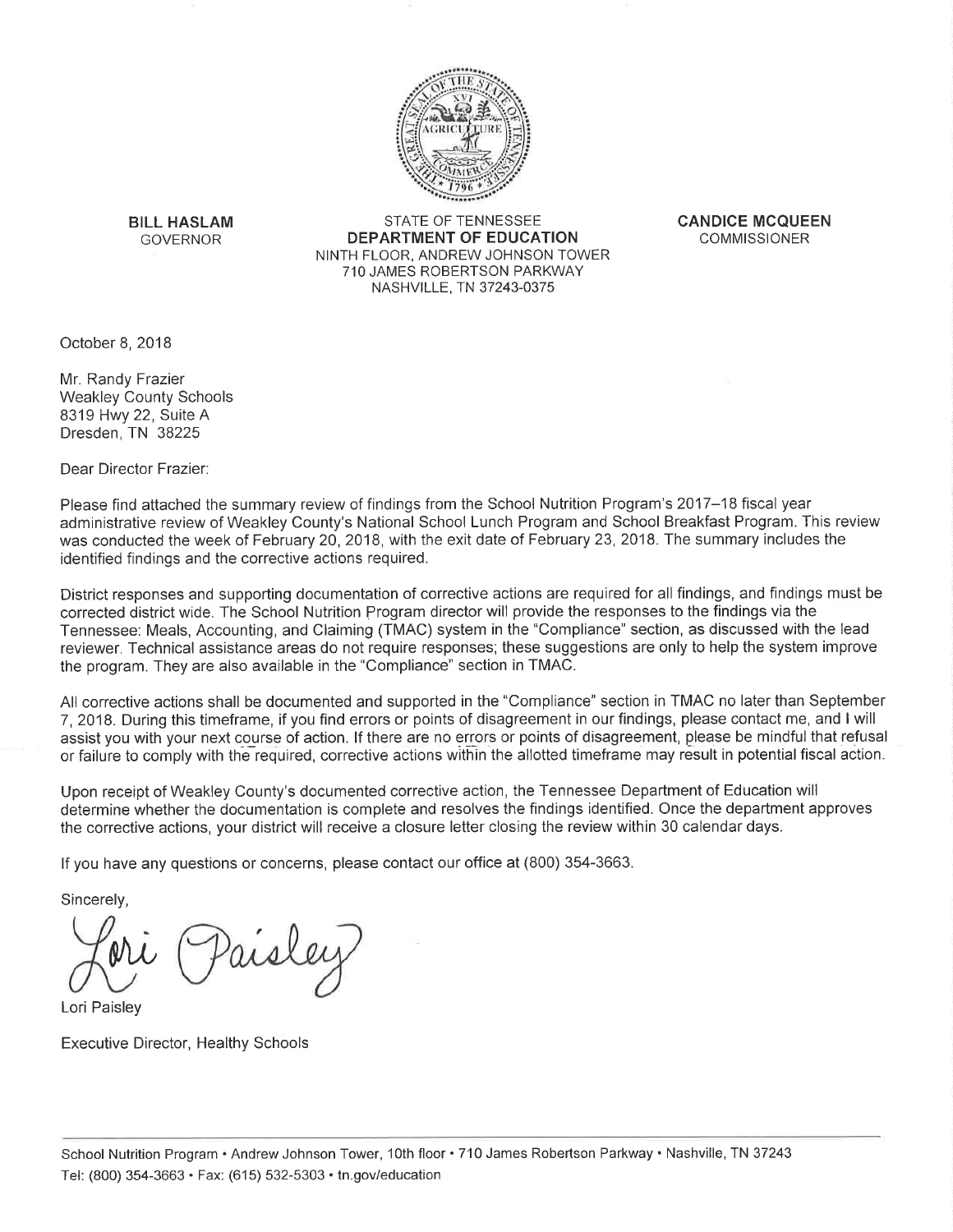

# **Weakley County (920)**

**Review ID: 815** 

#### **Exit Conference Date: 2/23/2018**

Review Year: 2018

Month of Review: January

Lead Reviewer: Kristen Nauss

|      | <b>Findings</b> |                            |                                   |
|------|-----------------|----------------------------|-----------------------------------|
| Area |                 | <b>Finding Description</b> | <b>Required Corrective Action</b> |

### **SFA - Level Findings**

| $100 -$<br>Certification<br>and Benefit<br>Issuance | $V-0100$ | One application was approved<br>without the required adult<br>signature.                                                                                                                      | Contact the household and obtain the<br>signature of the adult who completed the<br>application.<br>Upload a copy of the corrected application<br>into TMAC.                                                                                   |
|-----------------------------------------------------|----------|-----------------------------------------------------------------------------------------------------------------------------------------------------------------------------------------------|------------------------------------------------------------------------------------------------------------------------------------------------------------------------------------------------------------------------------------------------|
| 1400 - Food<br>Safety                               | $V-1400$ | Non-domestic gravy and juice<br>were found in storage at all<br>sites, but was not listed on the<br>Buy American waiver.                                                                      | Request a Buy American waiver for the non-<br>domestic items, and determine whether a<br>domestic alternative is reasonable.<br>Upload the copy of the Buy American<br>waiver.                                                                 |
| $200 -$<br>Verification                             | $V-0200$ | One application selected for<br>verification listed both foster<br>students and an income-based<br>free student; however, only the<br>income was verified during the<br>verification process. | Obtain documentation from the household<br>or the district foster liaison to verify the<br>foster students. Upload documentation<br>that verifies foster status or an adverse<br>action letter changing students' status from<br>free to paid. |
| Resource Mgt<br>Comprehensive<br>Review             | V-RMCRF  | Adult breakfast prices were<br>insufficient according to the<br>calculation referenced in FNS<br>732-5.                                                                                       | Raise adult breakfast prices to meet the<br>minimum requirement for the current year.<br>Upload documentation of compliant<br>breakfast prices, such as a POS report,<br>published prices, or board approval.                                  |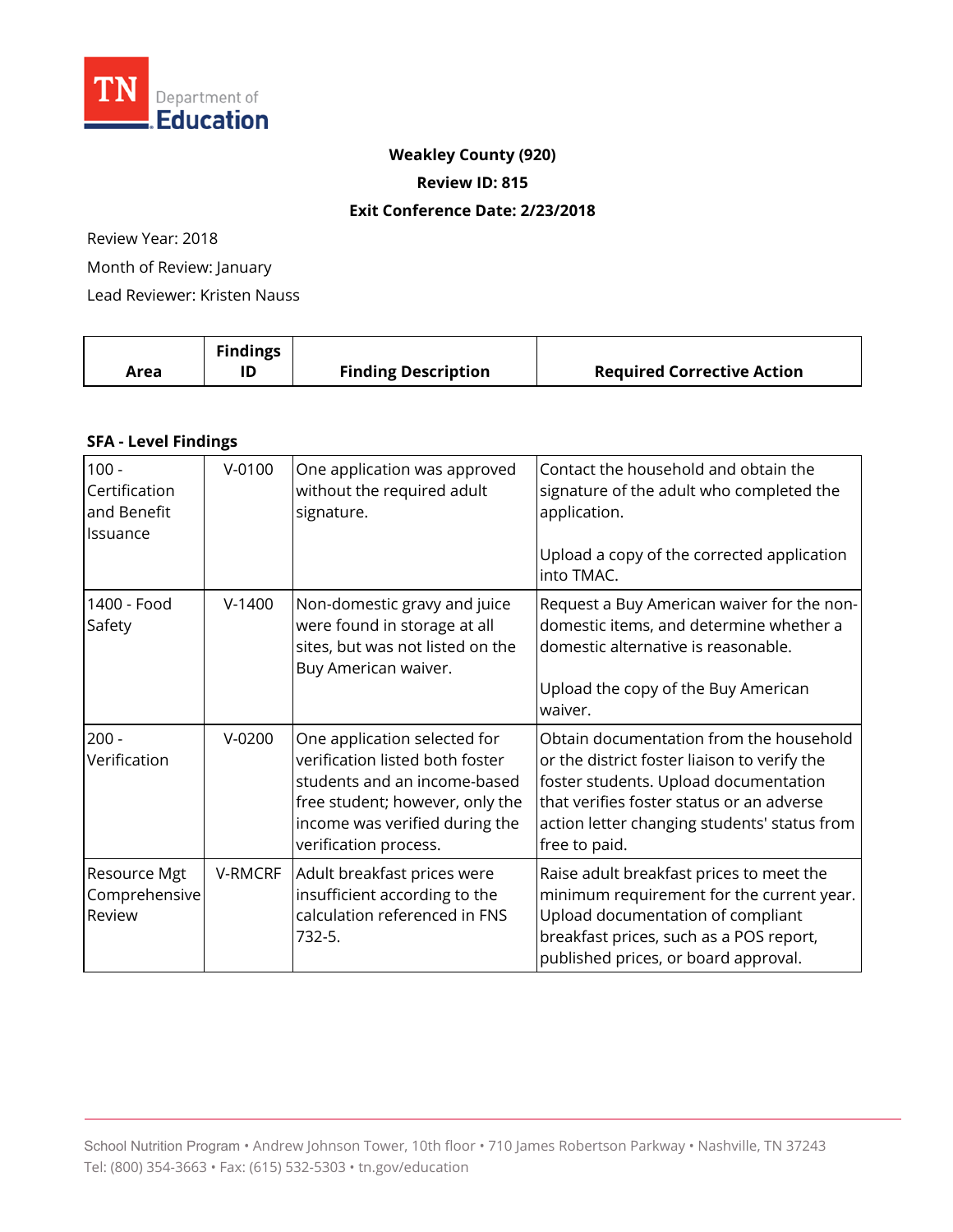

## **Site - Level Findings: Martin Middle (0045)**

| 1400 - Food<br>Safety            | $V-1400$ | Cooling logs did not document<br>that food was cooled to 41<br>degrees.                                                                         | Retrain staff on proper procedures for<br>cooling hot food, and upload one week<br>of logs to demonstrate corrective action<br>has occurred.   |
|----------------------------------|----------|-------------------------------------------------------------------------------------------------------------------------------------------------|------------------------------------------------------------------------------------------------------------------------------------------------|
| $1700 -$<br>Afterschool<br>Snack | $V-1700$ | The afterschool snack<br>program was monitored six<br>weeks after operation began,<br>instead of the required first four<br>weeks of operation. | Conduct the second review and create a<br>plan to ensure the four week deadline is<br>met. Upload a copy of the second review<br>and the plan. |

## **Site - Level Findings: Sharon School (0060)**

| 1100 - Smart<br>Snacks in<br>School (2018)        | $V-1100$ | by students during the school<br>day were non-compliant with<br>smart snack standards.                                                                                   | Two items available for purchase Remove the two items from the vending<br>machine and upload a photo as proof of<br>compliance.                                                                                                                                                                                                                                                |
|---------------------------------------------------|----------|--------------------------------------------------------------------------------------------------------------------------------------------------------------------------|--------------------------------------------------------------------------------------------------------------------------------------------------------------------------------------------------------------------------------------------------------------------------------------------------------------------------------------------------------------------------------|
| 1700 -<br>Afterschool<br>Snack                    | $V-1700$ | Adults not employed by food<br>service who were assisting in the<br>operation of afterschool snacks<br>were being served free of<br>charge.                              | Charge adults the appropriate price for<br>snacks or submit a request to the state<br>agency identifying the individuals, positions<br>involved, and the degree to which their<br>services are attributed to the nonprofit<br>food service program. Upload a copy of the<br>approved exemption or communication to<br>staff with instructions how to correct the<br>violation. |
| $1700 -$<br>Afterschool<br>Snack                  | $V-1700$ | The afterschool snack<br>program was monitored six<br>weeks after operation began,<br>instead of the required first four<br>weeks of operation.                          | Conduct the second review and create a<br>plan to ensure the four week deadline is<br>met. Upload a copy of the second review<br>and the plan.                                                                                                                                                                                                                                 |
| 300 - Meal<br>Counting and<br>Claiming -<br>Lunch | $V-0300$ | The meals for kindergarten<br>students were not being<br>counted at the point of<br>service. The benefit issuance<br>document was marked after the<br>students sat down. | Revise the meal counting system so that<br>meals are counted at the point of service,<br>such as marking the roster as each student<br>passes by the point of sale. Upload<br>communication with site manager and/or<br>staff to demonstrate corrective action has<br>occurred.                                                                                                |